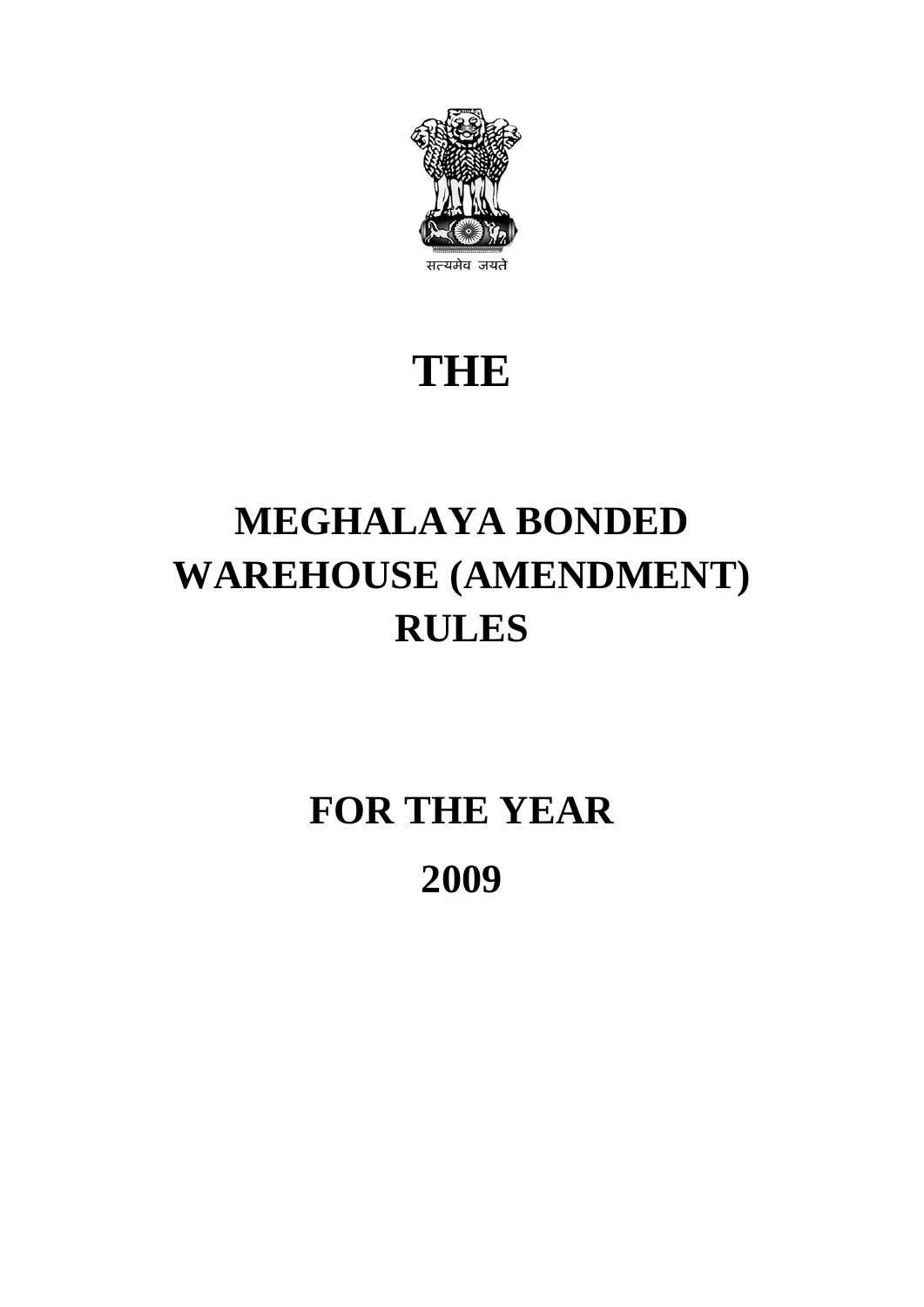#### **THE GAZETTE OF MEGHALAYA JULY 16 2009**

#### **The 30th June 2009**

No. TPT.40/97/Pt/129—In pursuance of the order dated 23<sup>rd</sup> June, 2009 of the Honble High court the Governor of Meghalaya is pleased to direct that the collection of weighment fees by all weighbridge operators is hereby suspended with immediate effect till appropriate rules for installation regulation and operation of weighing devices is framed.

> A.K.SRIVASTAVA Principal Secretary to the Govt. of Meghalaya Transport Department.

### The  $2<sup>nd</sup>$  July, 2009

No. ERTS (E) 20/2008/23—In exercise of the powers conferred by Section 36 of the Meghalaya Excise Act (Assam Act 1 of 1910 as adapted by Meghalaya), the Governor of Meghalaya is pleased to make the following Rules further to amend the Meghalaya Bonded Warehouse Rules (Assam Rules of 1965 as adapted by Meghalaya) namely—

1. **Short title and commencement**—(1) These Rules may be called the Meghalaya Bonded Warehouse Rules Assam Rules 2009

(2) They shall be deemed to have come into force the  $1<sup>st</sup>$  day of January 1979

2. **Amendment of Rule 7**—For Rule 7 of the Meghalaya Bonded Warehouse Rules (hereinafter called the Principal Rules) the following new Rule shall be substituted, namely—

"**7 Appointment of staff and Establishment**—The Commissioner of Excise shall appoint and post such Excise Officers and establishment as he thinks fit to the charge of the Bonded Warehouse for supervision of the working of the Bonded Warehouse and for performing such duties as may be determined.

3. **Amendment of Clause VII of the conditions of Bonded Warehouse Licence**:- For Clause VII of the conditions of licence of Bonded Warehouse as prescribed in the Principal Rules the following new Clause VII shall be submitted namely